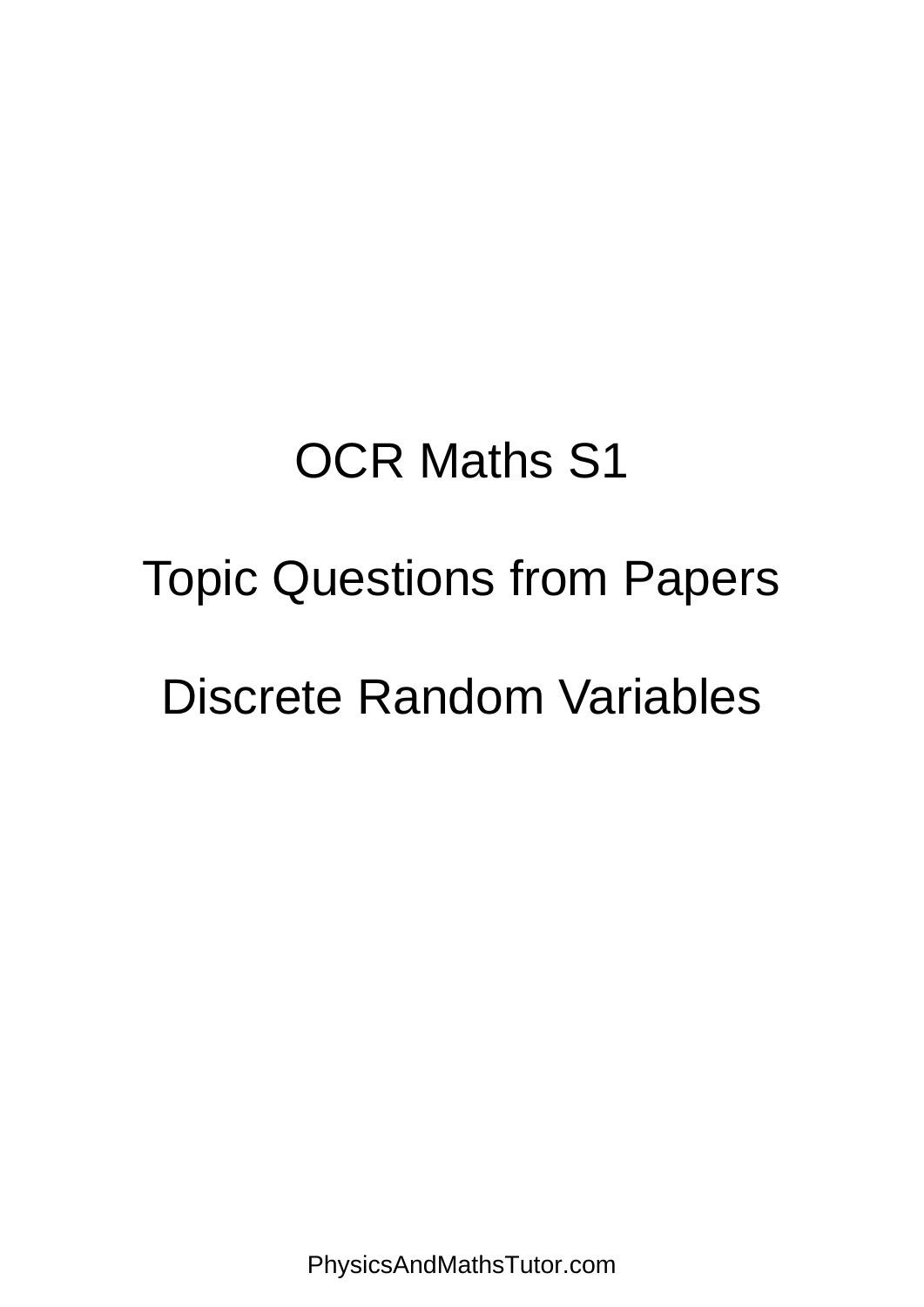**4** The table below shows the probability distribution of the random variable *X*. **1 (iii)** In the se arrangements are all three Ds together? [2]  $\frac{1}{2}$ 

| $\mathcal{X}$                              | $-2$ | $-1$ |        | -                        |
|--------------------------------------------|------|------|--------|--------------------------|
| $P(X = x)$ $\frac{1}{4}$ $\frac{1}{5}$ $k$ |      |      | $\sim$ | $rac{2}{5}$ $rac{1}{10}$ |

(i) Find the value of the constant  $k$ . [2]

(ii) Calculate the values of  $E(X)$  and  $Var(X)$ . [5]  $p_1$   $p_2$   $p_3$   $p_4$   $p_5$   $p_6$   $p_7$   $p_8$   $p_9$   $p_9$   $p_9$ .  $p_9$   $p_8$ . [2]

| The probability distribution of a discrete random variable, $X$ , is given in the table. |  |
|------------------------------------------------------------------------------------------|--|
|------------------------------------------------------------------------------------------|--|

| $\boldsymbol{\chi}$                          | $\mathbf{0}$ | $\begin{array}{ c c c c c c } \hline 1 & 2 \\ \hline \end{array}$ |  |
|----------------------------------------------|--------------|-------------------------------------------------------------------|--|
| $ P(X = x)  = \frac{1}{3} = \frac{1}{4} = p$ |              |                                                                   |  |

It is given that the expectation,  $E(X)$ , is  $1\frac{1}{4}$ .

| (i) Calculate the values of $p$ and $q$ .      | 5               |
|------------------------------------------------|-----------------|
| (ii) Calculate the standard deviation of $X$ . | 14 I            |
|                                                | (Q5, June 2006) |

physicsandmathstutor.com

**3** Part of the probability distribution of a variable,  $X$ , is given in the table. **3**

| $\sim$     |                                             |                                |   |
|------------|---------------------------------------------|--------------------------------|---|
| $P(X = x)$ | $\overline{\phantom{a}}$<br>$\overline{10}$ | $\overline{\phantom{a}}$<br>÷. | ≃ |

(i) Find  $P(X = 0)$ . [2]

**(ii)** Find E(*X*). [2]

4732/Jan05 **[Turn over** *(Q1, Jan 2007)*

*(Q4, Jan 2005)* **(ii)** The random variable *Y* has the distribution B(10, 0.27). Find P(*Y* = 3). [2]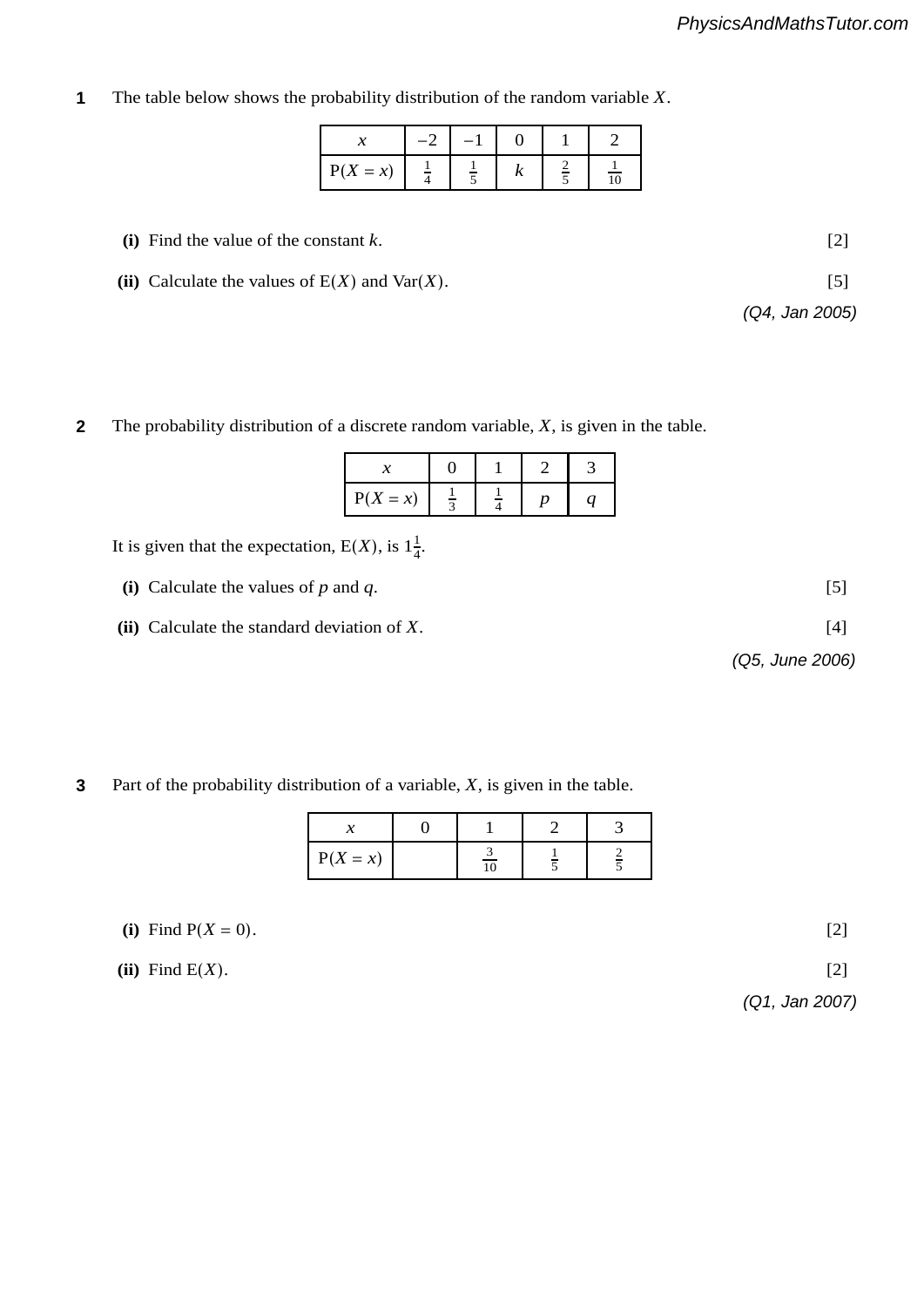**1** The table shows the probability distribution for a random variable *X*. **4**

| $P(X = x)$ |  | 0.3 | 0.4 |
|------------|--|-----|-----|

Calculate  $E(X)$  and  $Var(X)$ . [5]

**5**

*(Q1, June 2007)*

|   |                                                                                         |        | physicsandmathstutor.com |             |  |                                                |  |
|---|-----------------------------------------------------------------------------------------|--------|--------------------------|-------------|--|------------------------------------------------|--|
|   |                                                                                         |        |                          |             |  |                                                |  |
| 5 | Each time a certain triangular spinner is spun,<br>probabilities as shown in the table. |        |                          |             |  | it lands on one of the numbers 0, 1 and 2 with |  |
|   |                                                                                         | Number |                          | Probability |  |                                                |  |

| Number | Probability |
|--------|-------------|
|        | -<br>U.,    |
|        | 0.2         |
|        | U.I         |

 $\Gamma$  for spinner is spun twice. The total of the two numbers on which it lands is denoted by  $V$ The spinner is spun twice. The total of the two numbers on which it lands is denoted by *X*.

(i) Show that 
$$
P(X = 2) = 0.18
$$
. [3]

 $\alpha$  **The probability distribution of Y** is given in the table The probability distribution of  $X$  is given in the table.

| $\mathbf{r}$                                       |  |  |  |
|----------------------------------------------------|--|--|--|
| $\mid$ P(X = x)   0.49   0.28   0.18   0.04   0.01 |  |  |  |

(ii) Calculate  $E(X)$  and  $Var(X)$ . [5]

 $\mathbf{C}$  through disc the first disc the first disc was blue,  $\mathbf{C}$ *(Q1, Jan 2009)*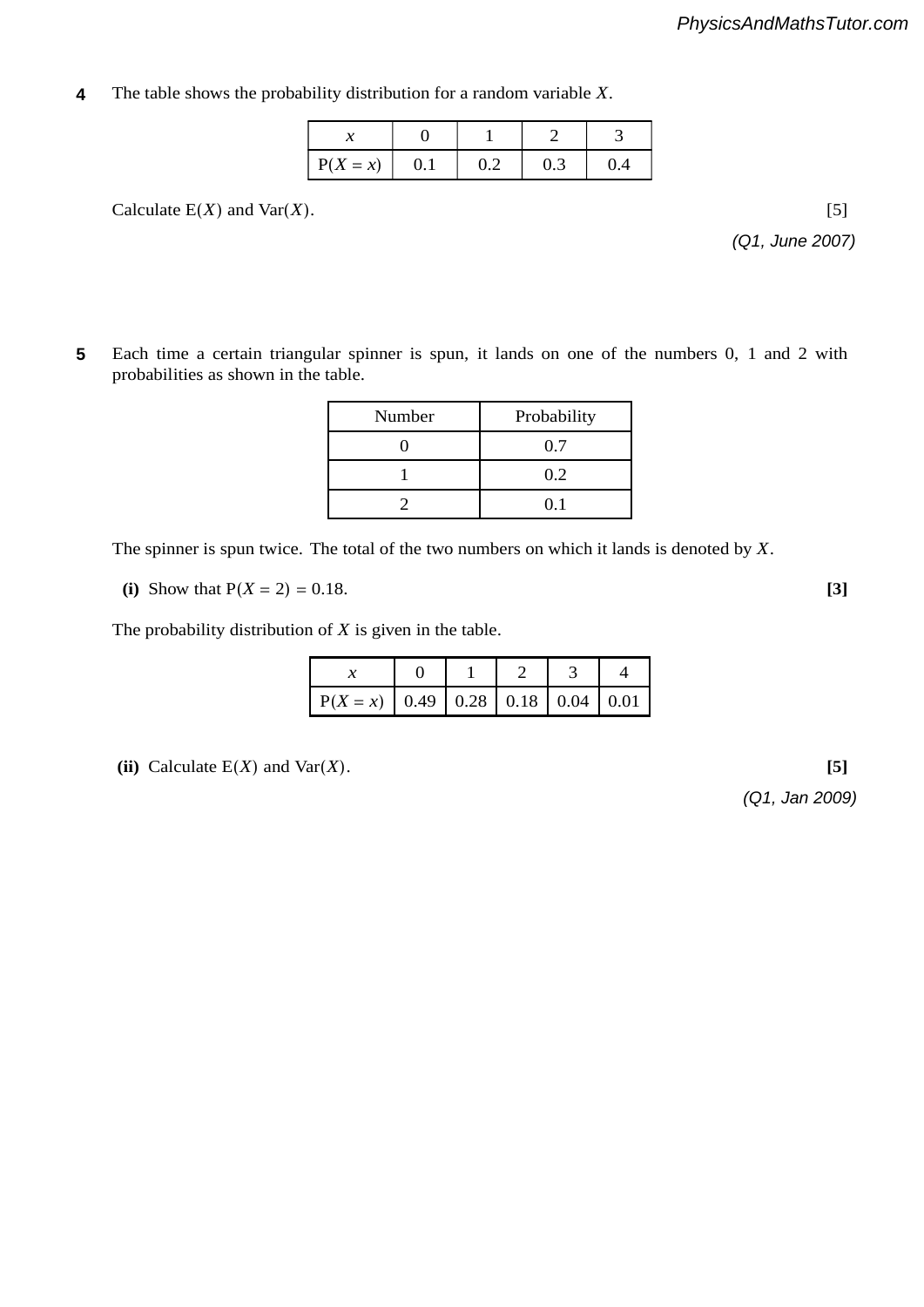**6** Last year Eleanor played 11 rounds of golf. Her scores were as follows: **6**

79, 71, 80, 67, 67, 74, 66, 65, 71, 66, 64. 74

- (i) Calculate the mean of these scores and show that the standard deviation is 5.31, correct to 3 significant figures. **[4]**
- (ii) Find the median and interquartile range of the scores. [4]

This year, Eleanor also played 11 rounds of golf. The standard deviation of her scores was 4.23, correct to 3 significant figures, and the interquartile range was the same as last year.

**(iii)** Give a possible reason why the standard deviation of her scores was lower than last year although her interquartile range was unchanged. **[1]**

In golf, smaller scores mean a better standard of play than larger scores. Ken suggests that since the standard deviation was smaller this year, Eleanor's overall standard has improved.  $\overline{\text{q}}$ 

| (iv) Explain why Ken is wrong.                                                | $\blacksquare$    |
|-------------------------------------------------------------------------------|-------------------|
| (v) State what the smaller standard deviation does show about Eleanor's play. | $\lceil 1 \rceil$ |

*(Q6, June 2009)*

A certain four-sided die is biased. The score,  $X$ , on each throw is a random variable with probability distribution as shown in the table. Throws of the die are independent. **7**

| $\mathcal{X}$                                        | $\overline{0}$ | ⌒<br>$\overline{\phantom{0}}$ |  |
|------------------------------------------------------|----------------|-------------------------------|--|
| $P(X = x)$ $\frac{1}{2}$ $\frac{1}{4}$ $\frac{1}{8}$ | ∸              |                               |  |

**(i)** Calculate E(*X*) and Var(*X*). **[5]**

The die is thrown 10 times.

|  | (ii) Find the probability that there are not more than 4 throws on which the score is 1. | $[2]$ |
|--|------------------------------------------------------------------------------------------|-------|
|--|------------------------------------------------------------------------------------------|-------|

**(iii)** Find the probability that there are exactly 4 throws on which the score is 2. **[3]**

*(Q4, Jan 2010)*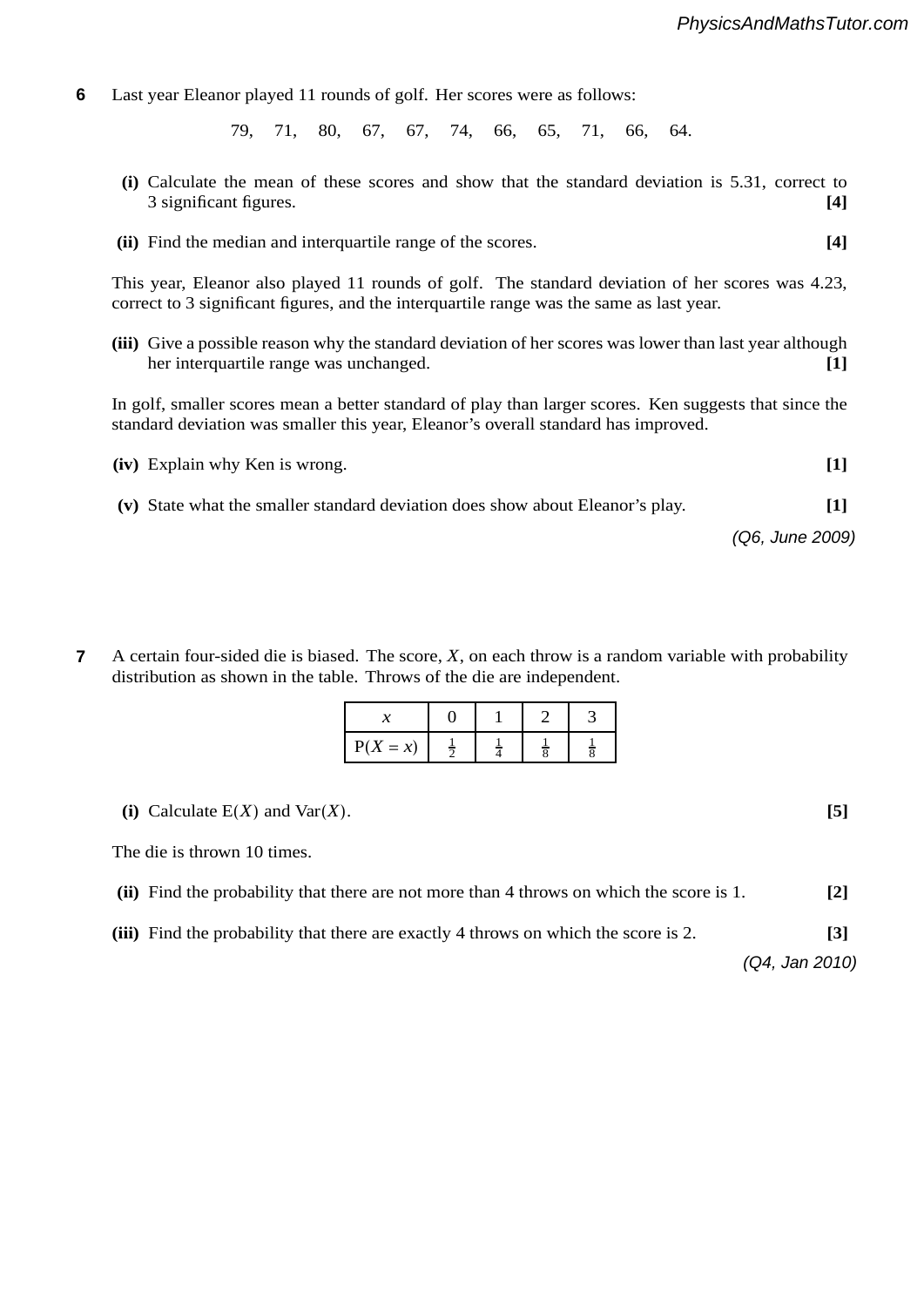**8** Each of four cards has a number printed on it as shown. **8**



Two of the cards are chosen at random, without replacement. The random variable  $X$  denotes the sum of the numbers on these two series of the numbers on these two cards.

- **(i)** Show that  $P(X = 6) = \frac{1}{6}$  and  $P(X = 4) = \frac{1}{3}$ .  $\frac{1}{3}$ . [3]
- **(ii)** Write down all the possible values of *X* and find the probability distribution of *X*. **[4]**

(iii) Find  $E(X)$  and  $Var(X)$ . [5]  $\bf{Y}$ 

*(Q5, June 2010)* From these cards, 3 white cards and 4 grey cards are selected at random **without** regard to order.

**9** The probability distribution of a discrete random variable, *X*, is shown below. **9**

| $P(X = x)$ | a |
|------------|---|

(i) Find  $E(X)$  in terms of *a*.  $[2]$ 

(ii) Show that  $\text{Var}(X) = 4a(1 - a)$ . [3]

### physicsandmathstutor.com

### was found to be −1. Write down the order in which the dogs finished the second race. **[1] 1** The probability distribution of a random variable *X* is shown in the table. **10**

| r | $\pm$ 1 $\pm$                   |  |  |
|---|---------------------------------|--|--|
|   | $P(X = x)$   0.1   0.3   2p   p |  |  |

race. **[2] (i)** Find *p*. **[2]**

 **(ii)** Find E(*X*). **[2]**

*(Q1, Jan 2012)*

*(Q7, Jan 2011)*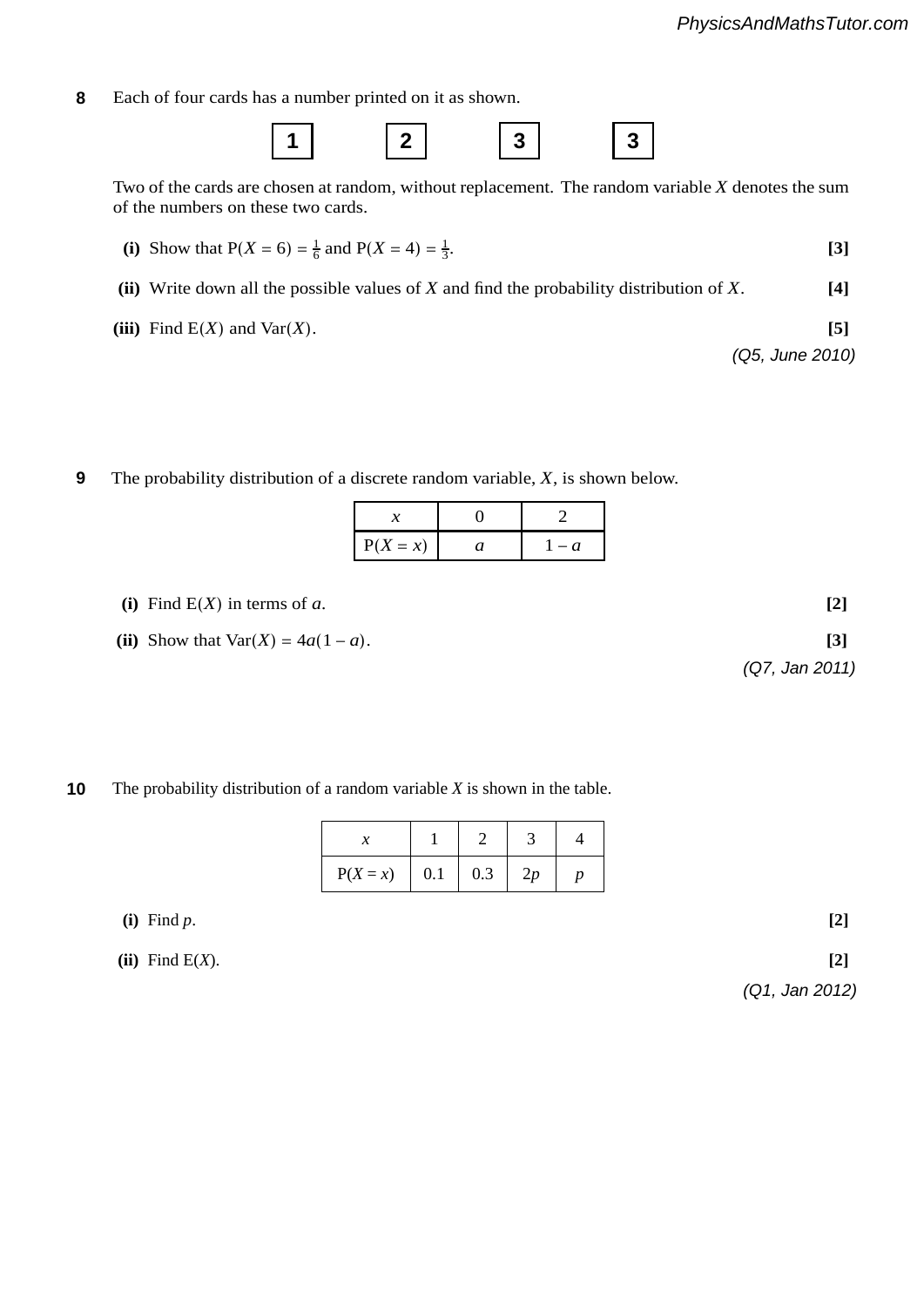- **5** A bag contains 4 blue discs and 6 red discs. Chloe takes a disc from the bag. If this disc is red, she takes 2 more discs. If not, she takes 1 more disc. Each disc is taken at random and no discs are replaced. **11**
	- **(i)** Complete the probability tree diagram in your Answer Book, showing all the probabilities. **[2]**



The total number of blue discs that Chloe takes is denoted by *X*.

**(ii)** Show that  $P(X = 1) = \frac{3}{5}$ .  $\frac{3}{5}$ . **[2]**  $\frac{1}{5}$ .

The complete probability distribution of  $X$  is given below.

| $\sim$<br>$\lambda$ |                                                      | $\sim$<br>-    |
|---------------------|------------------------------------------------------|----------------|
| $P(X = x)$          | $\sim$<br>$\frac{1}{6}$ $\frac{3}{5}$ $\frac{7}{30}$ | $\overline{ }$ |

(iii) Calculate  $E(X)$  and  $Var(X)$ . [5]

*(Q5, June 2011)* estimate. **[4]**

 $\mathbf{F}$  Tom  $\mathbf{F}$  students include Tom and  $\mathbf{F}$  include Tom and  $\mathbf{F}$  and  $\mathbf{F}$  is next to  $\mathbf{F}$  and  $\mathbf{F}$  is next to  $\mathbf{F}$  and  $\mathbf{F}$  is next to  $\mathbf{F}$  is next to  $\mathbf{F}$  is next to  $\mathbf{F}$  i **2** The masses, *x* kg, of 50 bags of flour were measured and the results were summarised as follows. **12**

> $n = 50$   $\Sigma(x - 1.5) = 1.4$  $\Sigma(x - 1.5)^2 = 0.05$

Calculate the mean and standard deviation of the masses of these bags of flour. **[6]**

**(a)** no two boys sit next to each other, **[2]** *(Q2, June 2012)*